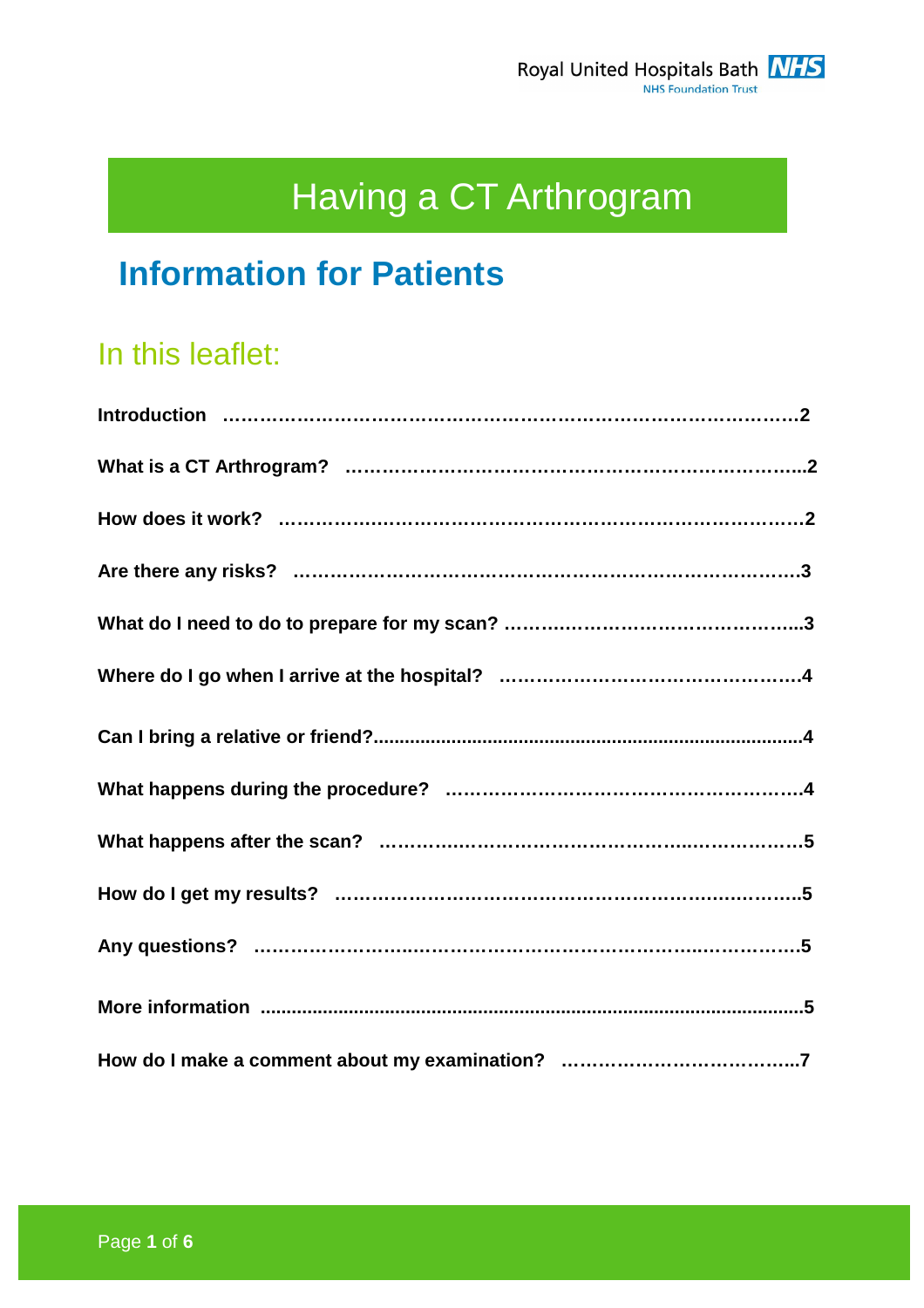# **Introduction**

This leaflet tells you about having a CT Arthrogram, a test to look at the internal structures of a joint, including the bones, cartilage, ligaments, joint lining and surrounding muscles and tendons. It explains how the test is done, what to expect, and what the possible risks are.

If you have any questions or concerns, please do not hesitate to speak to a doctor or nurse caring for you.

# What is a CT Arthrogram?

CT is a non-invasive way of looking inside your body to help diagnose medical conditions and guide treatment. A CT (computed tomography) scanner uses special xray equipment and computers to produce images of multiple "slices" of the part of the body being scanned. These images of the inside of the body can then be examined on a computer monitor.

CT Scans provide much greater detail of internal organs, bone, blood vessels and soft tissue than ordinary x-rays and so are often the preferred method of diagnosing a wide range of medical conditions such as cancers, infection, inflammation, trauma and musculoskeletal disorders. A CT Arthrogram uses an injection of contrast (X-ray dye) into the joint to visualize the joint space and its lining on the CT scan.

### How does it work?

The CT scanner consists of a 'doughnut-shaped' structure with a hole, or short tunnel, in the centre. You will lie on a narrow examination table that slides into and out of this tunnel. X-rays produced by the scanner pass through your body and are detected by electronic sensors on the other side of the ring. This information is sent to a computer that produces a picture of the internal structure of the body. Modern CT scanners are so fast that they can scan through large sections of the body in just a few seconds.

The scanner is operated by a Radiographer, who is a professional trained to carry out Xrays and other imaging procedures. The pictures are displayed on a computer workstation for examination by the Radiologist, who is a doctor specially trained to interpret the images and carry out more complex imaging examinations.



Some scans need to be performed with an injection of special contrast (dye) which is used to enhance visibility of the area being scanned, particularly the blood vessels and blood flow to organs.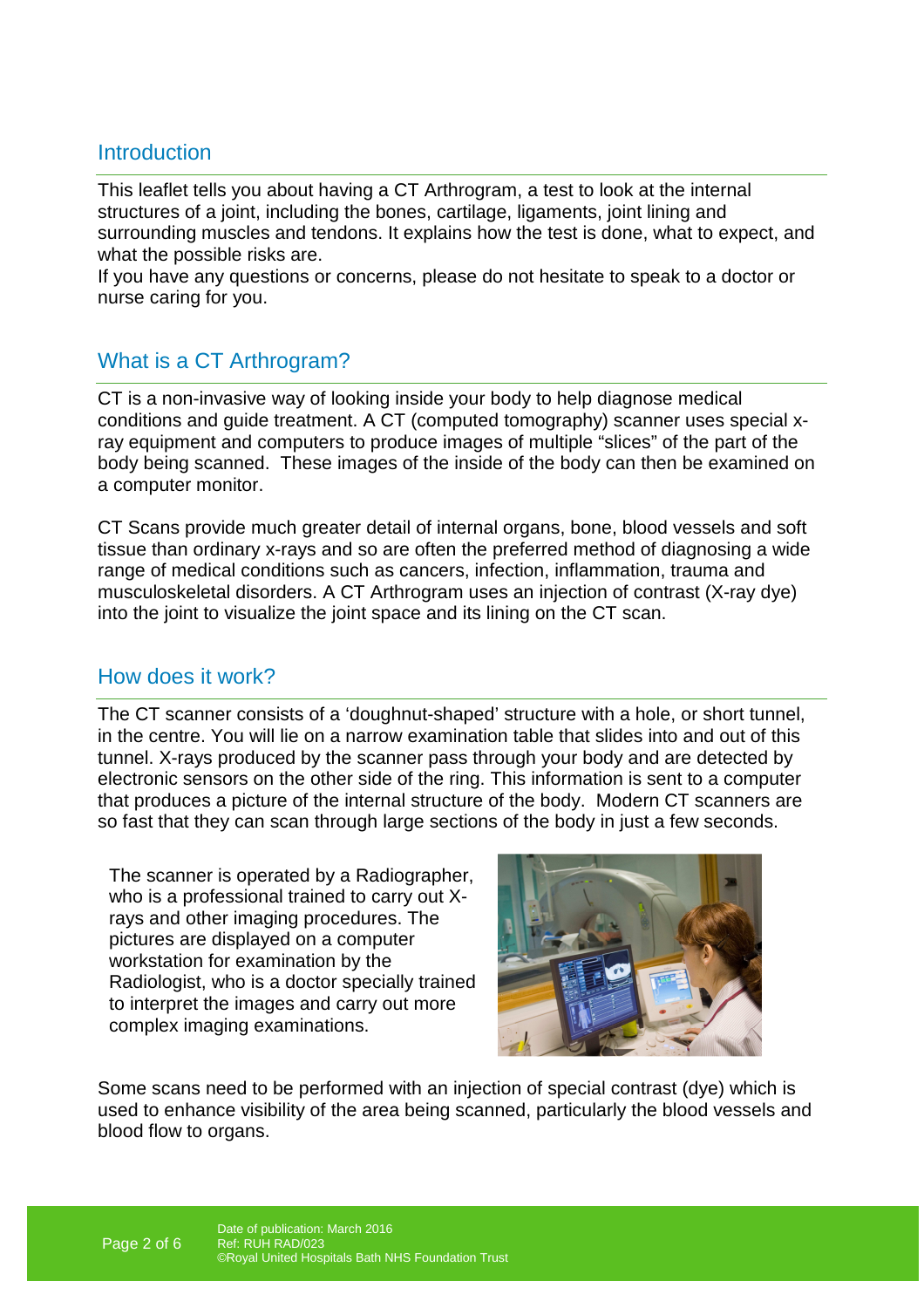# Are there any risks?

CT scanning involves the use of X-rays. There are strict guidelines in place for the use of x-rays in diagnosing medical conditions so CT scans can only be performed at the request of a Doctor. The amount of radiation used is more than an ordinary X-ray of the chest or body and is equal to the natural radiation that we receive from the atmosphere over a period of approximately three years. Women who are or might be pregnant must inform a member of staff in advance. Because children are more sensitive to radiation, they should have a CT study only if it is essential for making a diagnosis and should not have repeated CT studies unless absolutely necessary. We will keep the radiation dose as low as we possibly can.

A CT arthrogram involves you having a contrast medium (X-ray dye) injected into the joint under X-ray (fluoroscopic) guidance to increase the quality of information obtained from the scan. The injection is a sterile procedure and the risk of introducing infection into the joint is very small. The risk of serious allergic reaction to the contrast is extremely rare, and radiology departments are well equipped to deal with this.

Despite these slight risks, your doctor believes it is advisable that you should have this examination, and do bear in mind there are greater risks from missing a serious disorder by not having your scan.

## What do I need to do to prepare for my scan?

#### **Taking tablets and medicines**

You should continue to take all your normal medication.

If you take Metformin (Glucophage) tablets for diabetes, please let us know on the day of your test. We sometimes ask patients to stop these tablets for two days after their test.

#### **Females**

Females are asked to contact the Radiology department if you suspect that you may be pregnant OR if the appointment is more than 10 days after the start of your last period. This test uses radiation and there is a risk to the unborn baby if we were to do the Xrays when you are pregnant. When you arrive for your test, you will be asked when your last period started. If it is more than 10 days earlier, your appointment will be postponed.

#### **Allergy to iodine or intravenous contrast medium**

You should inform us in advance if you have a known allergy to iodine or intravenous contrast material (dye). Your doctor may prescribe medications prior to the examination to reduce the risk of an allergic reaction.

#### **Driving**

You are advised to ask someone to bring you to hospital. This procedure can cause numbness in the joint affected for an hour or so afterwards so you should not to drive for a few hours following this test.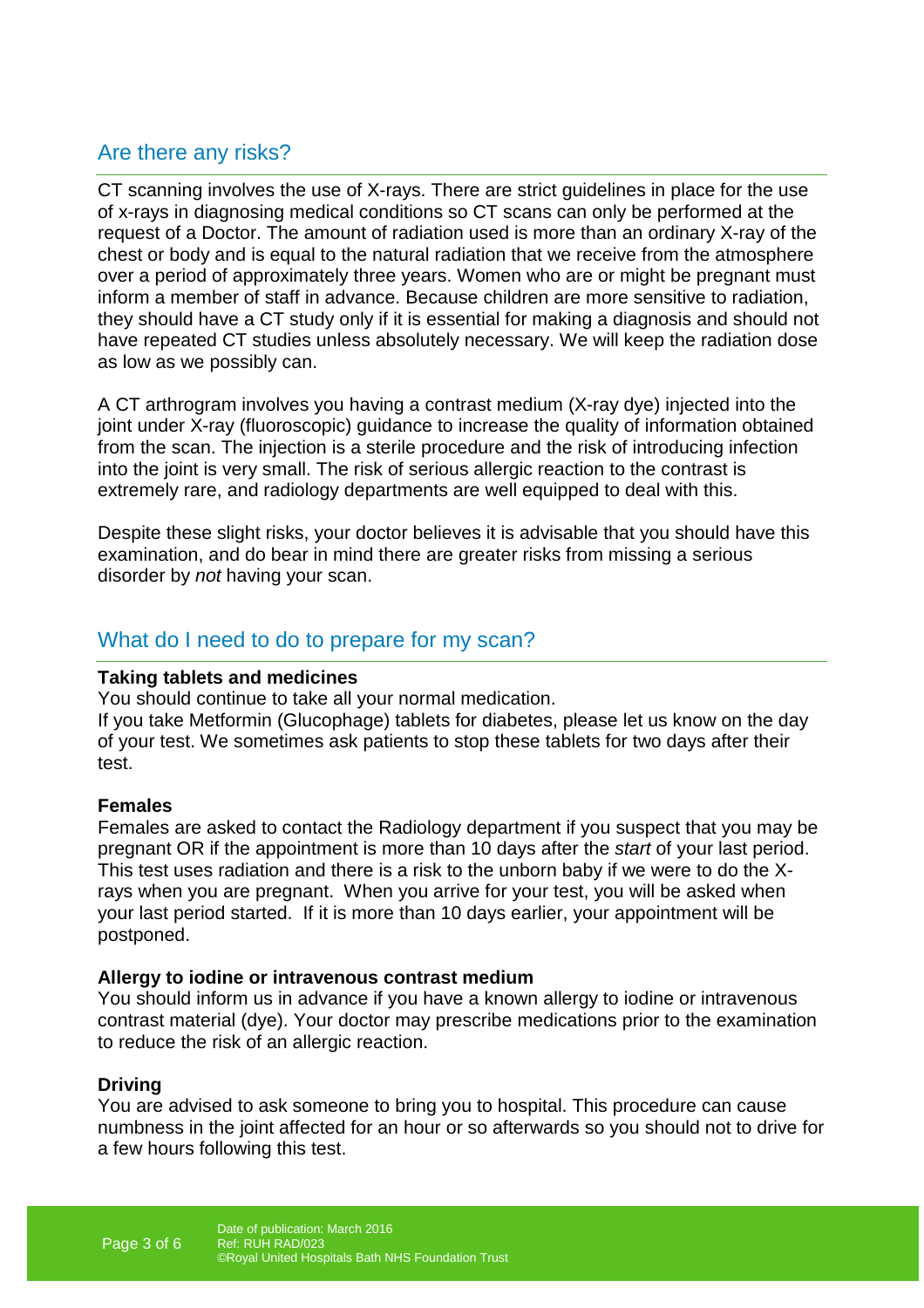# Where do I go when I arrive at the hospital?

Please report to the reception desk in the Radiology department (B8) with your appointment letter 10 minutes before your appointment time. Please click on the following link for a site map of the hospital:

http://www.ruh.nhs.uk/finding/documents/RUH\_directory\_map.pdf

You will be asked to sit in the waiting area until called by a member of staff. A member of the team will explain the test and answer any questions. If you have to undress for the procedure, you will be shown to a private cubicle and asked to change into a clean gown. You will be asked to remove all jewellery and metal from the area to be scanned. Your clothes and valuables will be secured in a locker until after the procedure.

# Can I bring a relative or friend?

You may bring a relative or friend with you to the appointment but, as the examination uses x-rays, for reasons of safety they will not be able to accompany you into the examination room, except in very special circumstances. If the patient is a young child or is un-cooperative, a parent or health worker may stay in the room, but will be required to wear a protective lead apron.

If you need an interpreter please tell us when you receive your appointment so that we can arrange this.

#### **Please let us know when you arrive for your test if you have any of the following conditions:**

- Diabetes
- Asthma
- Kidney disease
- Heart disease
- Thyroid problems
- Any allergies
- You have had a reaction to iodine or any intravenous contrast medium (if you are not sure about this, please ask us).

## What happens during the procedure?

Firstly you will be taken into the X-ray screening (fluoroscopy) room. Fluoroscopy uses low dose X-rays to obtain real-time images of a part of the body. You will be asked to lie on your back on the x ray table and the radiologist will mark a position on the skin as a suitable injection site by looking at the "real time" images on a monitor.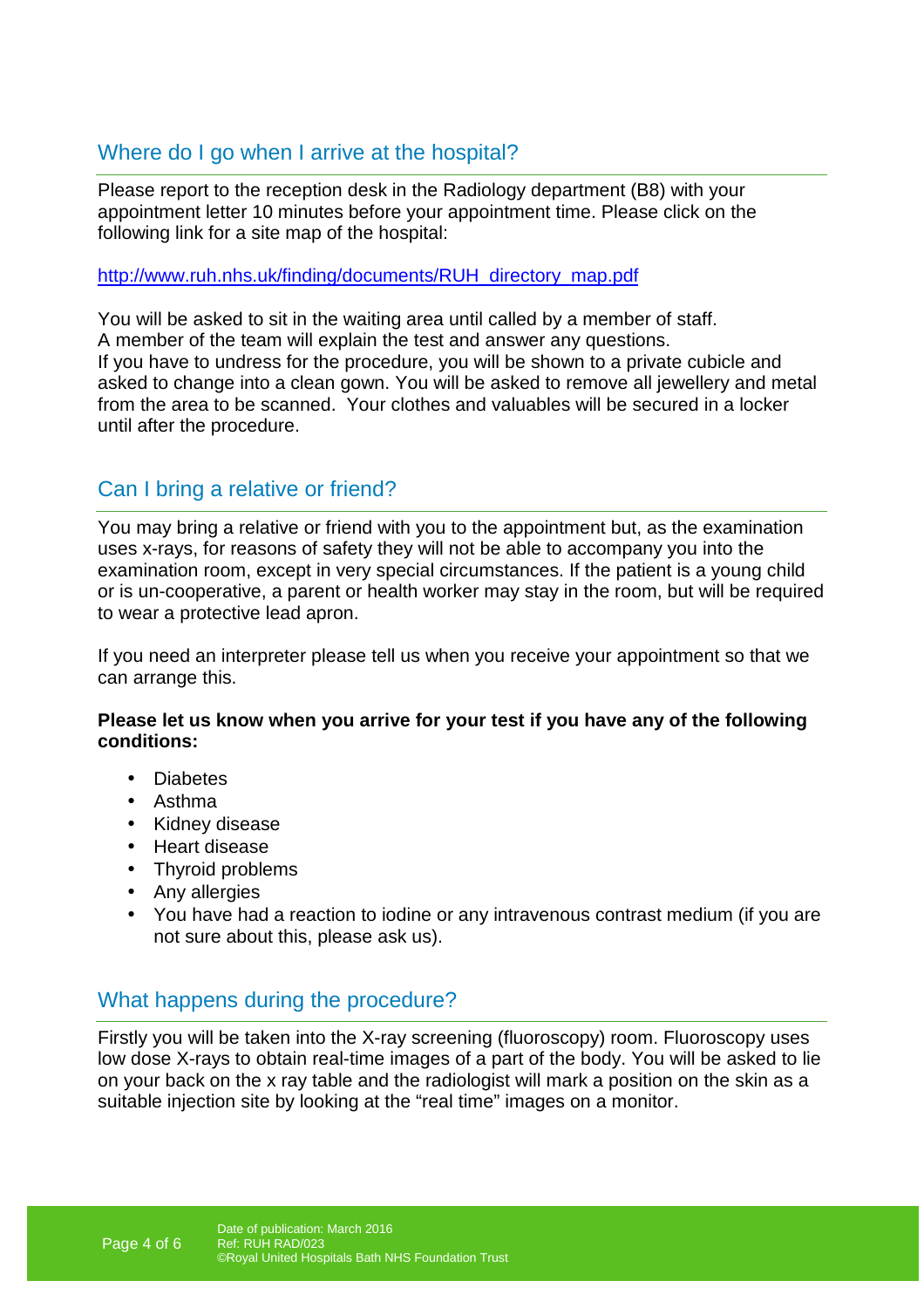The radiologist will clean the skin with an antiseptic solution and insert a small sterile needle into the joint using x-ray guidance. A small amount of iodine-containing contrast (X-ray dye) will be injected into the joint. You may feel some pressure and fullness in the joint but it should not be painful. The needle will then be removed but the contrast will stay in the joint for a short time.

You will then be taken into the CT Scanning room and asked to lie on the scanner table flat on your back. The radiographer will ensure that you are lying comfortably in the correct position. Straps and pillows may be used to help maintain the correct position and to keep you still during the examination.

You will be asked to hold your breath and will feel the table move in and out of the scanner whilst the scans are taken. Each scan will take approximately 10-20 seconds (one breath hold). You will be alone in the CT room during the scan but the Radiographer will be able to see, hear and speak with you at all times.

When the scan is finished the radiographer will check the images are complete before helping you get off the table.

The entire examination takes approximately 40-60 minutes.

## What happens after the scan?

You may experience some swelling and discomfort in the injected joint for 1-2 hours following the procedure. This may be eased with mild analgesics, such as paracetamol, if necessary and should resolve quickly. If the pain persists for more than 24 hours, please consult your GP.

### How do I get my results?

A specialist Radiologist will review the images from your CT arthrogram and send a report to your doctor. Your GP or hospital Consultant who referred you for the test will see you to discuss the results.

### Any questions?

We will do our best to make your visit as comfortable and stress free as possible. If you have any questions, or suggestions for us, please contact CT appointments on 01225 825989.

## More information

For general information about Radiology departments, visit The Royal College of Radiologists' website: https://www.rcr.ac.uk/public-and-media/what-expect-when